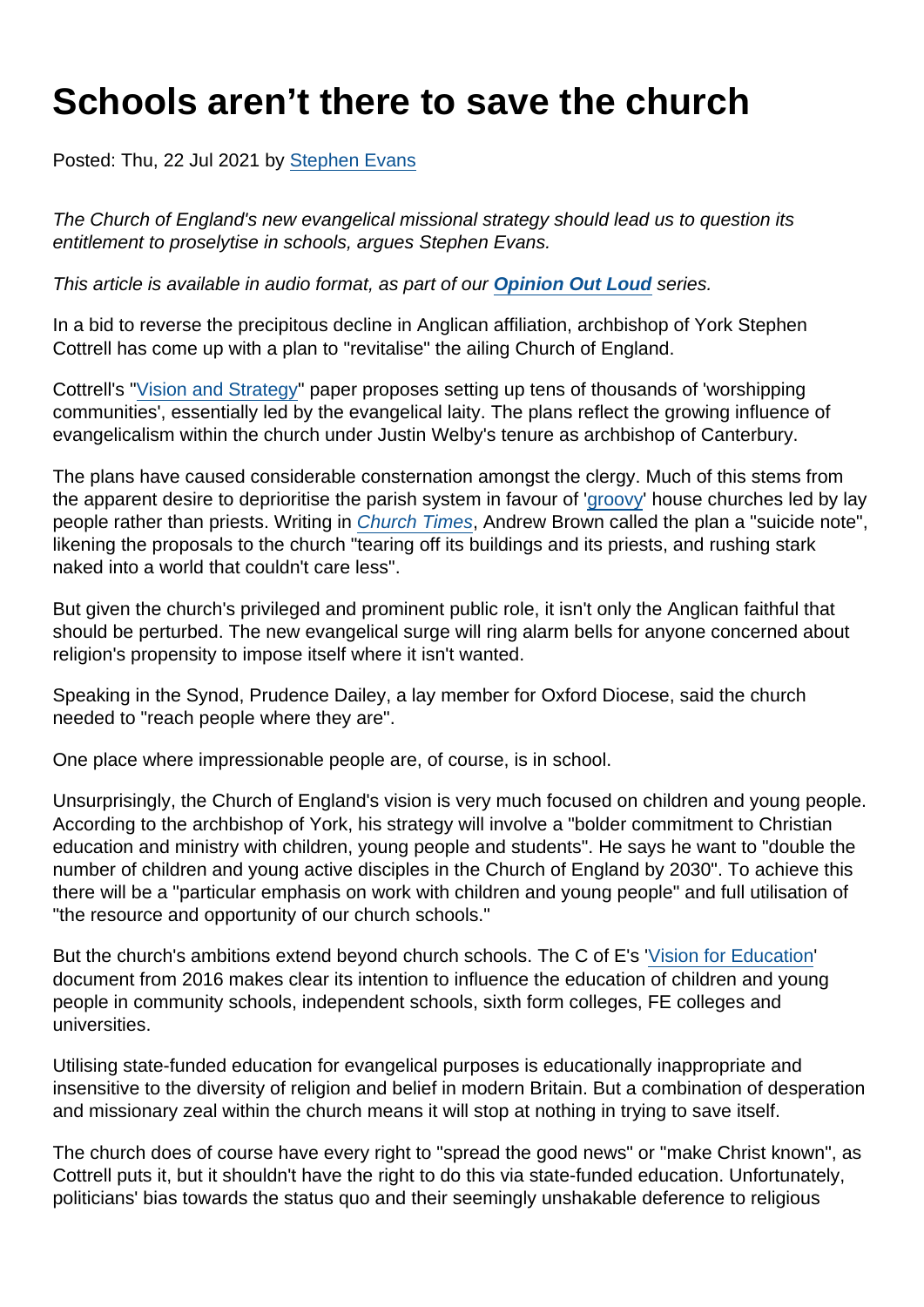interests means they lack the backbone to stand up for this important principle.

Despite church attendance falling 40% in the last 30 years, the Church of England's role in state education has increased. In part thanks to Anglican bishops' [unique ability](https://www.secularism.org.uk/scrap-bishops-bench/) to shape legislation, and parliament's and the government's unwillingness to challenge the church on anything, the legal framework that underpins England's schools is ill-equipped to stand up to inappropriate evangelism. In fact, it positively supports it.

For a start, the government continues to fund faith schools, which are run by religious groups to advance their own interests whilst providing state education. The Church of England controls over four and a half thousand state-funded schools in England. So many in fact that almost three in ten families have [little or no option other than a church school](https://www.secularism.org.uk/faith-schools/choicedelusion.html). Academisation has also allowed churches to [expand their reach](https://www.secularism.org.uk/news/2020/10/academisation-leading-to-more-religious-control-of-schools-nss-finds) beyond faith schools and increase their influence over all schools, including those with no religious character.

Religious education, once the only compulsory subject, remains mandatory for all pupils in statefunded schools, despite being unpopular and having an unclear educational purpose. Controlled by religious interest groups, the subject provides yet more space for the promotion of faith. Schools with a religious character still teach RE confessionally, with little pretence of it being objective, critical or pluralistic.

And, inexplicably, the law still requires schools to provide a daily act of broadly Christian [collective](https://www.secularism.org.uk/end-compulsory-worship/) [worship](https://www.secularism.org.uk/end-compulsory-worship/), providing evangelicals with yet another platform to impose Christian faith and practice on pupils.

Despite all of the above, just one per cent of 18–24-year-olds say they identify with the C of E.

Nevertheless, undeterred, the Church of England is placing young people right at the centre of its new missionary offensive in a last-ditch attempt to resurrect itself. Cottrell insists his vision is not motivated by the "downward sloping graphs" but by a desire to share "the abundant life we have in Christ" with "everyone". Either way, he apparently sees easy access to children and young people through state-funded schools as a God-given right.

An institutionally homophobic organisation with a missionary zeal is hardly an ideal provider of state education in one of the world's most secular and religiously diverse nations.

Children, like adults, should be afforded freedom of religion or belief – a right protected by [article](https://cypcs.org.uk/rights/uncrc/articles/article-14/) [14](https://cypcs.org.uk/rights/uncrc/articles/article-14/) of the Convention on the Rights of the Child. Allowing schools to be used as mission fields undermines young people's freedom of thought, conscience and religion. That's why the National Secular Society will continue to lobby for an inclusive, secular education system that protects pupils from evangelicals of all religious stripes.

And as an increasingly influential evangelical strand of Anglicanism takes hold, the time is right to rethink the Church of England's privileged role in state education, not to mention its established status as the national church.

Picture: Justin Welby (left) and Stephen Cottrell, fourthandfifteen, [CC BY 2.0,](https://creativecommons.org/licenses/by/2.0/) via Wikimedia Commons

[Discuss on Facebook](https://www.facebook.com/NationalSecularSociety/posts/4174159405985712?__cft__[0]=AZWTMFDVd2MZ64hfMoWovYz8PP5PruwMMYtziWQJqWEzetzfvQL6bhXfZXt4q2GGXXKnZ3oFEaC9Kk-aScF5l0KisAc86sK_N7_zIg-SPlBGVenwbCpPE7u2hmf7sQWKQY-44i3cyZHDtxxjWxnE3O-B9O8iUnABO99qdFX4fz6ZYdTGjPZcxZSHlKSS2ZnffEI&__tn__=,O,P-R)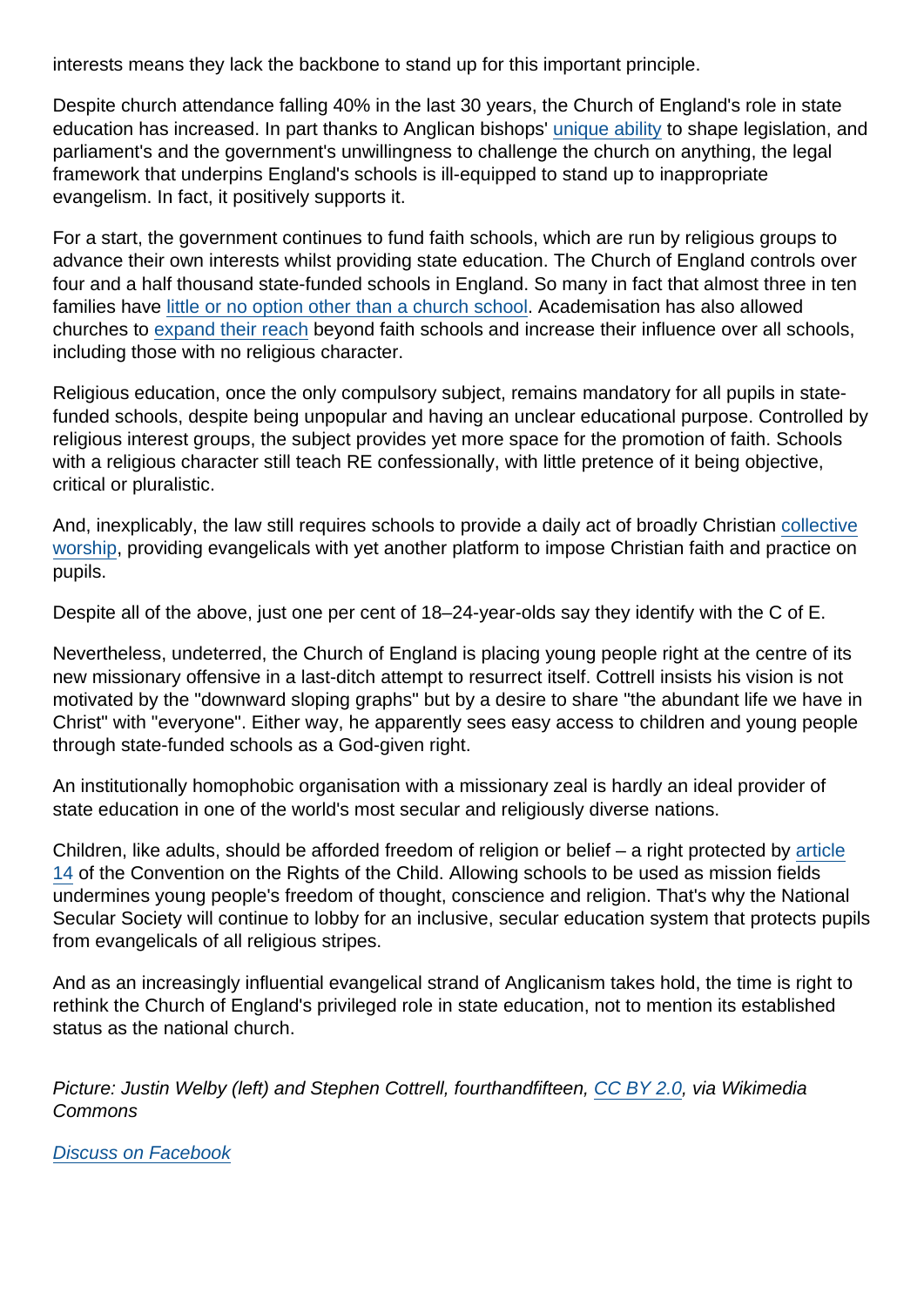#### Stephen Evans

Stephen is the CEO of the National Secular Society. You can follow him on Twitter [@stephenmevans1.](https://twitter.com/stephenmevans1?lang=en-gb) The views expressed in our blogs are those of the author and may not represent the views of the NSS.

## While you're here

Our news and opinion content is an important part of our campaigns work. Many articles involve a lot of research by our campaigns team. If you value this output, please consider supporting us today.

P.S. make sure to check out the related campaigns below.

- [Support us from just £1 a month](https://www.secularism.org.uk/donate.html)
- [Share on What's App](whatsapp://send?text=http://www.secularism.org.uk/opinion/2021/07/schools-arent-there-to-save-the-church?format=pdf)
- [Share on Facebook](https://www.facebook.com/sharer/sharer.php?u=http://www.secularism.org.uk/opinion/2021/07/schools-arent-there-to-save-the-church?format=pdf&t=Schools+aren’t+there+to+save+the+church)
- [Share on Twitter](https://twitter.com/intent/tweet?url=http://www.secularism.org.uk/opinion/2021/07/schools-arent-there-to-save-the-church?format=pdf&text=Schools+aren’t+there+to+save+the+church&via=NatSecSoc)
- [Share on Email](https://www.secularism.org.uk/share.html?url=http://www.secularism.org.uk/opinion/2021/07/schools-arent-there-to-save-the-church?format=pdf&title=Schools+aren’t+there+to+save+the+church)
- [Subscribe to RSS Feed](/mnt/web-data/www/cp-nss/feeds/rss/news)

Tags: [Collective Worship,](https://www.secularism.org.uk/opinion/tags/Collective+Worship) [Education,](https://www.secularism.org.uk/opinion/tags/Education) [Evangelism](https://www.secularism.org.uk/opinion/tags/Evangelism), [Faith schools,](https://www.secularism.org.uk/opinion/tags/Faith+schools) [Opinion Out Loud,](https://www.secularism.org.uk/opinion/tags/Opinion+Out+Loud) [Religious](https://www.secularism.org.uk/opinion/tags/Religious+education) [education](https://www.secularism.org.uk/opinion/tags/Religious+education)

# Related Campaigns

[Education & schools](https://www.secularism.org.uk/education/)

Join our campaign for an inclusive and secular education system.

[Read More](https://www.secularism.org.uk/education/)

[Faith schools](https://www.secularism.org.uk/faith-schools/)

We want an inclusive education system, free from religious discrimination, privilege or control.

[Read More](https://www.secularism.org.uk/faith-schools/)